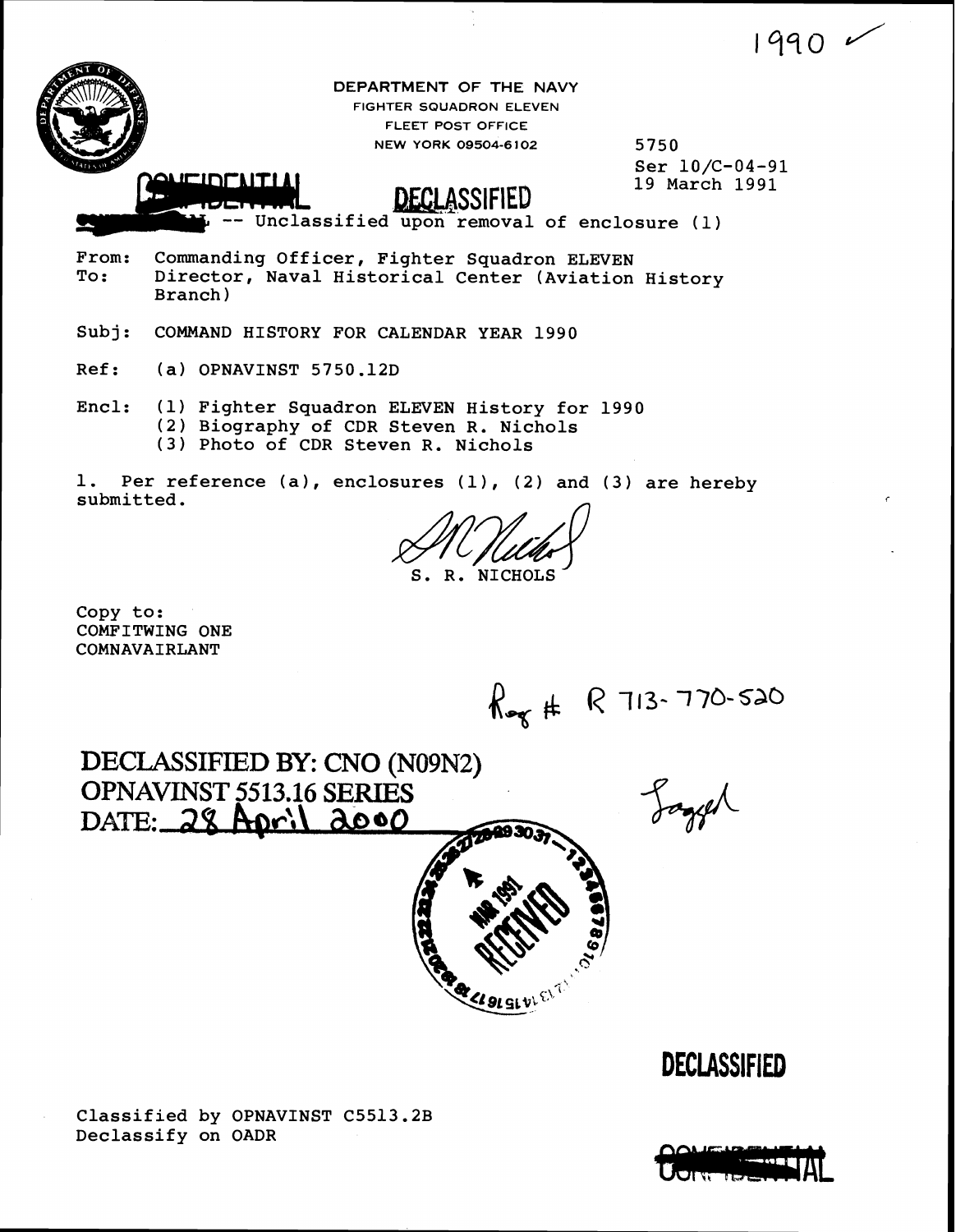#### .<br>Marin a ceann an a-mhair a' chuidh an an

### FIGHTER SQUADRON ELEVEN COMMAND HISTORY

MISSION: Navy fighter aircraft continue to provide the primary capability for the achievement of air superiority in a Carrier Battle Group. Fighters must be ready to destroy enemy aircraft (fighters, bombers, jammers, etc) under all weather conditions, day and night and they contribute to the battle group anti-ship missile defense by attacking airborne anti-ship cruise missile platforms. Tasks consist of detection, identification and classification of hostile airborne threats to the fleet and hostile interceptor aircraft threatening friendly strike or reconnaissance aircraft.

### 2. CHAIN OF COMMAND

a. COMMANDER: 1 January through 23 May 1990, CDR Robert L. Kimmel. 23 May through 31 December 1990, CDR Steven R. Nichols.

b. EXECUTIVE OFFICER: 1 January through 23 may 1990, CDR Steven R. Nichols, 23 May through 31 December 1990, CDR Leo F. Enwright .

c. COMMAND RELATIONSHIP: Commanding Officer, Fighter Squadron ELEVEN reports to CAPT Richardson, Commander, Carrier Air Wing SIX.

3. CHRONOLOGY

### **JANUARY 1990**

03 LT detaches.

08 USS FORRESTAL departs Marsailles, France.

13-16 Training anchorage, Augusta Bay.

24-28 In port Valencia, Spain.

30 DACT with French Navy.

#### **FEBRUARY 1990**

01 Tunisian PASSEX.

03-13 In port Naples, Italy (FITWING ONE corrosion inspection) .

14 WASEX with Italian Navy.

16-17 Air-to-Air guns.

 $Encl$   $(1)$ 

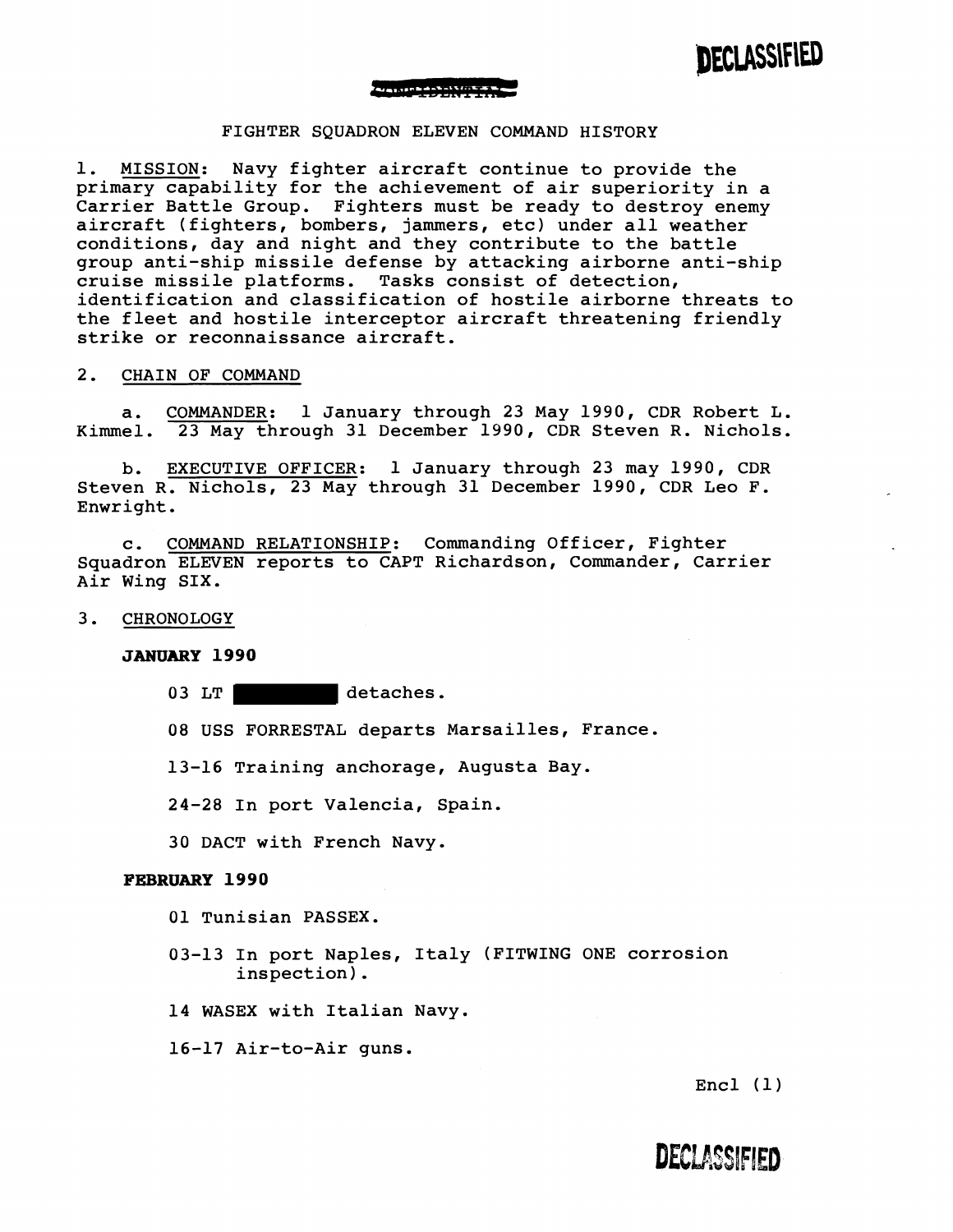### **The Action Section**

- 18 JO Bombing/strafing derby.
- 19-22 In port Cannes, France.
- 25 LTJG checks in.
- 27-28 DACT with Egyptian Air Force.

### *MARCH* **1990**

- 01-04 In port Alexandria, Egypt.
- 05-09 DACT with RAF and Turkish Air Force.
- 11-17 In port Haifa, Israel.
- 18 Air-to-Air guns.
- 19-23 Juniper Hawk Exercise.
- 24-25 AAWEX vs USS EISENHOWER (National Week).
- 26 FIR OPS, Libya/missilex.
- 27 Tunisian PASSEX.
- 28-30 Turnover anchorage at Augusta Bay with USS EISENHOWER.

### **APRIL 1990**

- 01 Outchop MED.
- 10 Fly-off to NAS Oceana.
- 12 USS FORRESTAL pulls into Mayport.
- 25 LT attends Leading Edge of Technology brief in Oceana.

### **MAY 1990**

- 03 Fighter Fling Air-to-Air Guns Derby.
- 07 Fighter Fling ACM Derby.
- 10 VF-11 represents Naval Air at Philadelphia World Affairs Council in Oceana.
- 15 LT and LT attend OAG meeting at Oceana.

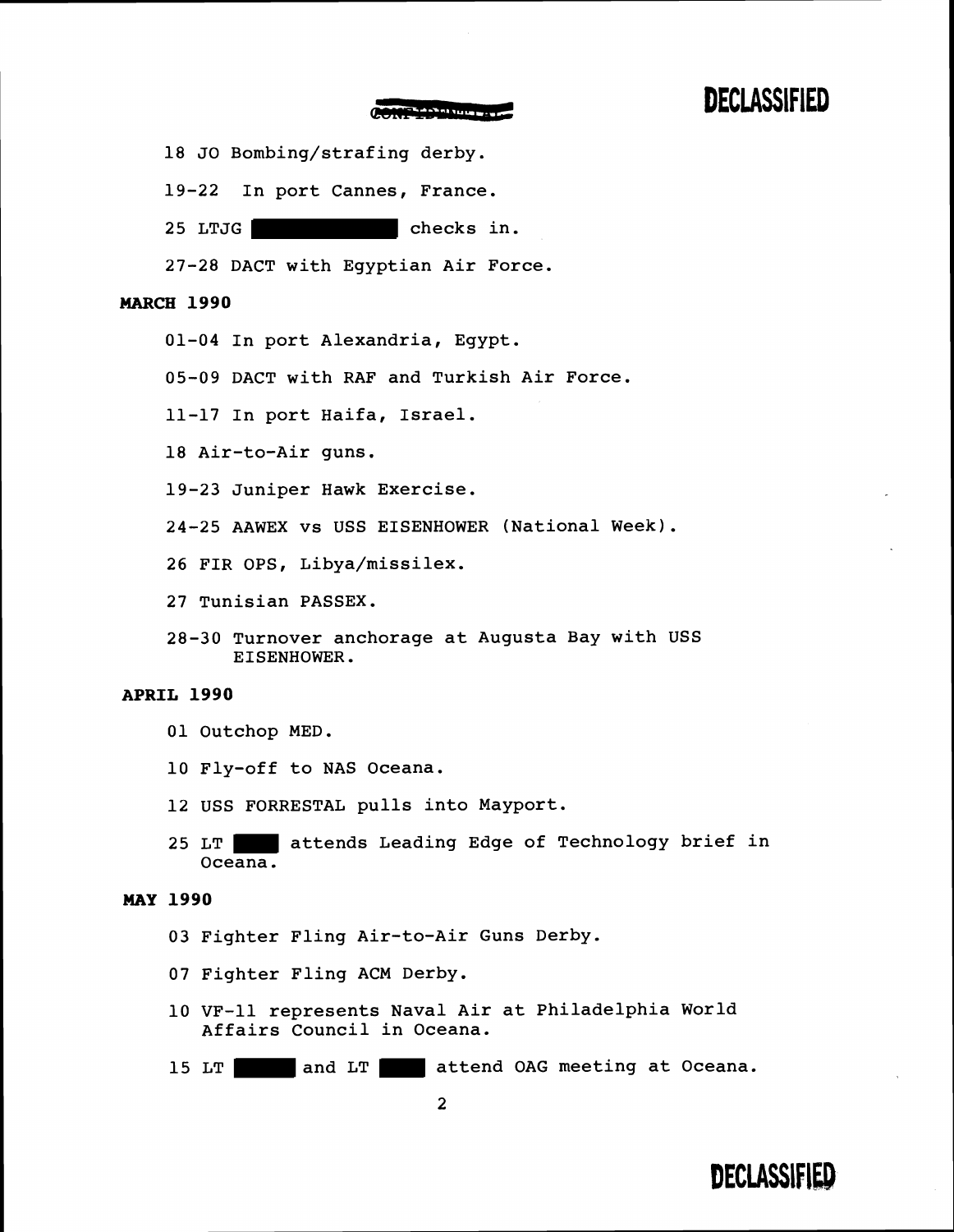ATTOLICITIES SECURITY

## **DECLASSIFIED**

16 LTJG | arrives. 17 Commander, Fighter Wing ONE Change of Command ceremony. 18 Executive OAG meeting in Oceana. 19 CDR Kimmel's farewell dinner. 21 Corrosion inspection debrief. Physical Readiness test.  $21$  LT arrives. 22 LT detaches. 23 VF-11 Change of Command. 29 Missilex practice. Fighter Fling Sports Day. 30 Missilex practice. **JUNE 1990** 01 Fighter Fling Follies. 02 Fling dinner. 06 Fly-off to NAS Roosevelt Roads, Puerto Rico. 08 Missilex in NAS Roosevelt Roads, Puerto Rico. 09 Return from Roosevelt Roads to NAS Oceana. 11 Safety Standown. 12 A/A tanking, W-72 (VA-176). 15 Begin ACM Derby with 94th TFS in Langley. 19 Officer vs. Enlisted softball game. 24 Officer picnic. and LTJG detach.  $30$  LCDR  $\blacksquare$ , LCDR **JULY 1990** 09 A/A tanking in W-72 (VA-176).

 $\overline{3}$ 

DECLASSIFIED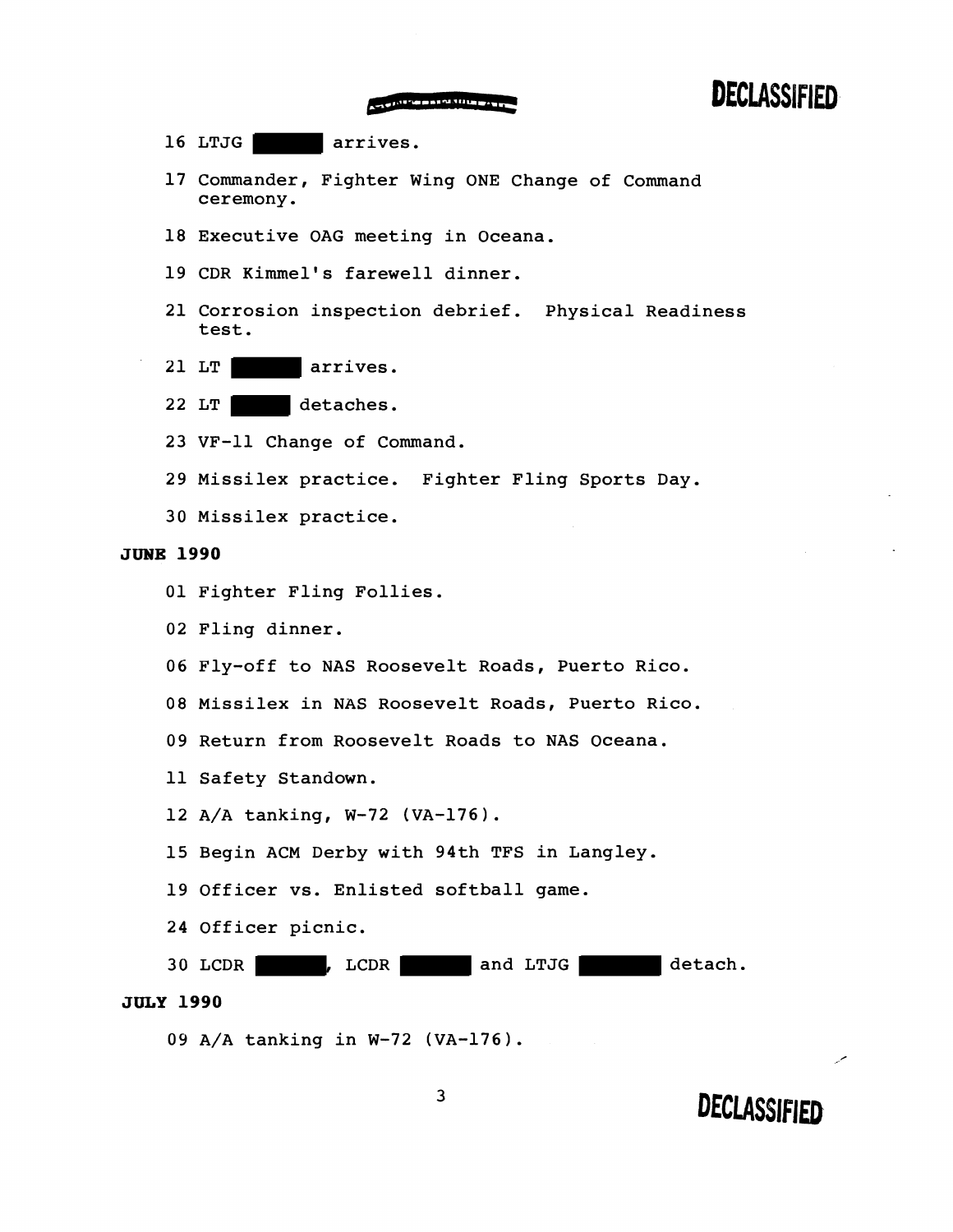### 00.1.1.1.1.1.1.1.1.1.1.1

- 12 Fly-off to MCAS Beaufort, S.C. for ACM det.
- 16 RTB from MCAS Beaufort.
- 17 A/A tanking, W-72 (VA-176).
- 26 Aircrew Conventional Weapons Tactical Proficiency Inspection (CWTPI).
- 27 LT's **C** depart for Navy Fighter Weapons School.

### **AUGUST 1990**

- 16 Missilex in W-72.
- 19-21 Orange Air vs USS KENNEDY (NAS Oceana).
- 23 Missilex in W-72.
- 26 Top Gun Det returns.
- 30 Carrier qualifications on USS FORRESTAL.

### **SEPTEMBER 1990**

08-10 Tailhook '90 in Las Vegas.

08-21 ACM det to Luke AFB, Arizona.

### OCTOBER 1990

- 01-26 Fleet Fighter ACM Readiness Program (FFARP).
- 28 Depart for Orange Air vs USS AMERICA and USS ROOSEVELT (NS Roosevelt Roads, P.R.).

### **NOVEMBER 1990**

- 16 Return from Orange Air at NS Roosevelt Roads.
- 28-30 Battle Group Phase in JAX OP area.

### **DECEMBER 1990**

01-23 Battle Group Phase (cont).

24 USS FORRESTAL pulls in for Christmas holidays.

## **DECLASSIFIED**

 $\overline{\phantom{a}}$